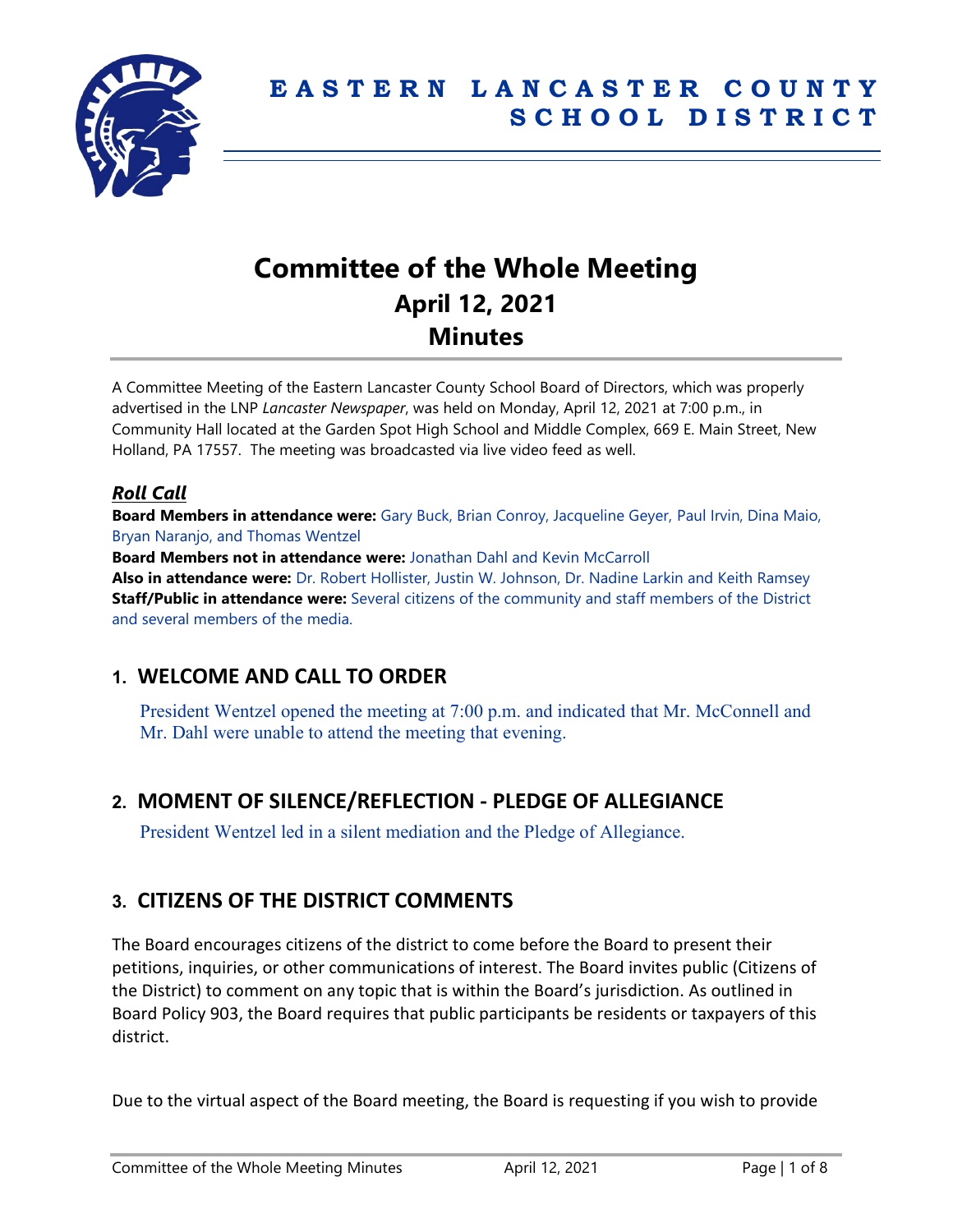public comment during the virtual board meeting, you should sign-up to do so by completing the online form prior to the meeting.

[PUBLIC COMMENT SIGN-UP FORM](https://forms.gle/zDXXoX8rZQUxt1Ap6) (Please use this form only if you are not attending the meeting in person.)

*Public comments will be read aloud during the public comment section of the agenda.*

Thank you.

SUBMITTED COMMENTS (VIA PUBLIC COMMENT SIGN-UP FORM):

Beth Sharp, 408 Mentzer Avenue, New Holland, PA 17557

Dear Members of the Board and Dr. Hollister,

I am sorry I am not able to join the meeting in person this evening, as I will be attending my son's volleyball game at Governor Mifflin HS. First, I want to thank all of you for your part in making it possible for school to continue in person as much as possible, for making it possible for students to participate in extra-curricular activities - whether that be sports, drama, band, etc), for giving the seniors an opportunity to have a special senior event, for allowing students to have a Homecoming Court, and for everything you are doing to make this year as meaningful as possible for students and their families. Your work has not gone unnoticed and it means more than you know.

As we approach the end of the school year, I know you have more decisions to make regarding end of year events, including graduation. After emailing with Dr. Hollister last month and communicating with a Board member, I learned you will likely begin increasing discussions about plans for graduation in your next several meetings.

As you begin these discussions, I would ask that you strongly consider the option for an inperson graduation ceremony with the understanding that there will be a very limited number of tickets per graduate. If it were indoors, I know things would have to look different in the gym, and I am wondering if students could be spaced on the gym floor with two tickets per graduate allotted for family members to sit spaced apart in the bleachers. My understanding is the gym bleacher capacity is 1800, and the current senior class has 231 students. If each student receives 2 tickets, that would be 462 guests in the bleachers, which would be 12 over the 25% capacity for indoor events. That would be if every student attended graduation. I understand spaced out seating for students on the gym floor would likely eliminate the band performing, yet seniors in the band would still be part of graduation.

Other options that could also be considered include Calvary Church who hosts graduations for many high schools in the district at no cost, or possibly even a church in New Holland such as Petra. Could we also consider the option of the stadium? With the construction occurring this summer, graduation could actually be a nice "final" event on the stadium field. I am not sure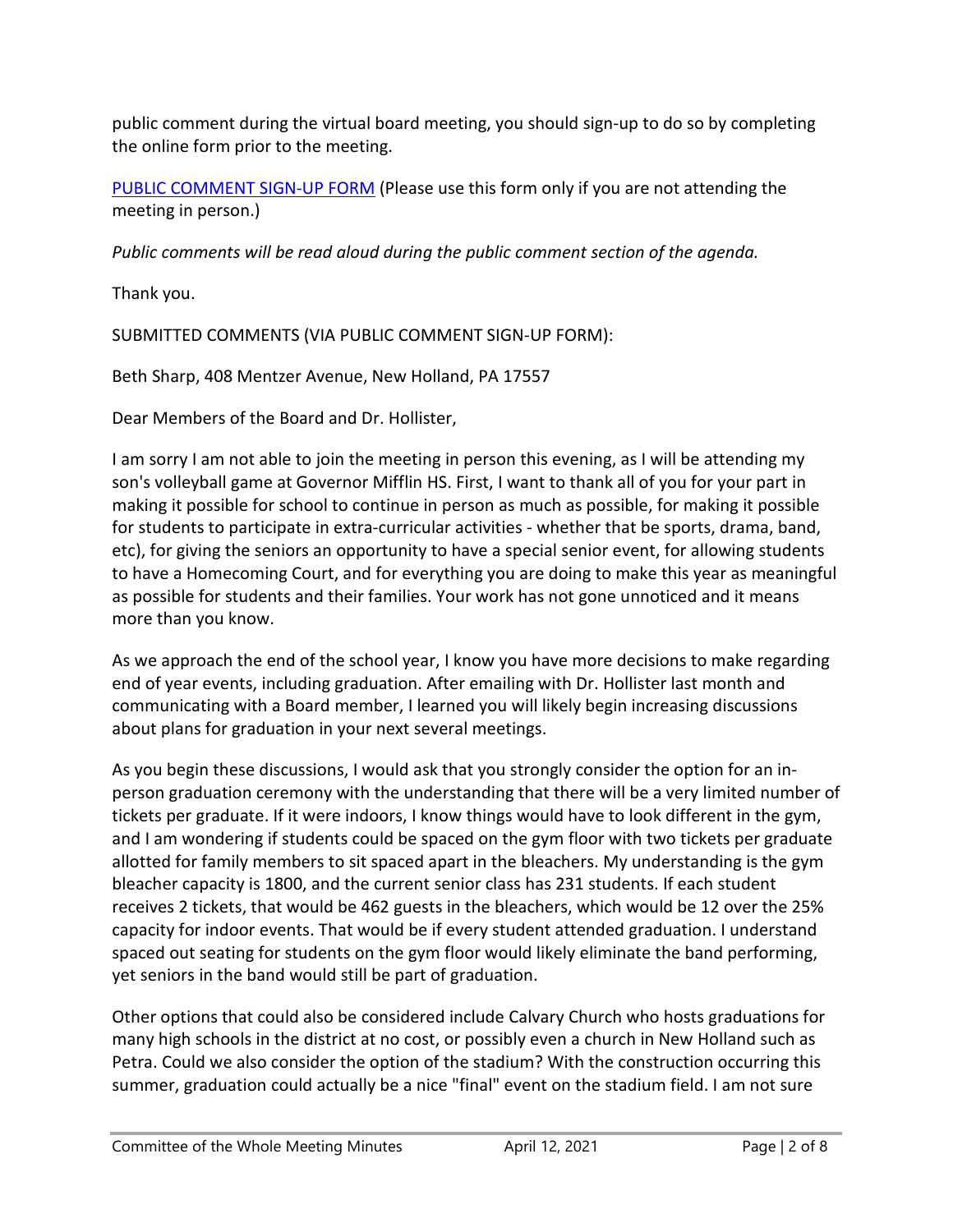when construction is slotted to start, though I would hope we could consider a start of construction on June 5th, if the stadium is the only option for an in-person graduation.

I recognize there are still limitations that will guide your decisions, and there are factors that I am not aware of that impact the decisions. I also recognize that not everyone will have the same opinion or desire for an in-person graduation. That being said, with so many families who have chosen in-person instruction this year, I hope the majority will be considered, and those who are not comfortable attending can have the option to view the ceremony online, which has been an option for several years for overflow guests. Dr. Hollister had shared in our email exchange last month that the district was looking into Calvary as well as other options, and I am very thankful for that and hopeful for an in-person graduation ceremony.

I apologize again that I am not able to attend the meeting in person tonight to share these thoughts. Thank you very much for hearing my thoughts and for your consideration of an inperson graduation. Thank you again for all you do for our students and the community. Please do not hesitate to contact me if I can assist with researching venues and/or any other tasks I can assist with in making an in-person graduation ceremony possible. Sincerely, Beth Sharp Parent of Joseph Sharp (Senior), Amelia Sharp (Sophomore) and Matthew Sharp (Class of 2019)

#### **COMMENTS** (IN-PERSON):

# Frank Umbel, New Holland, PA

Mr. Umbel thanked the Board for their service and said a prayer.

# **4. APPROVE PERSONNEL REPORT**

Mr. Irvin made a motion to approve the personnel report. It was seconded by Mrs. Conroy. **The motion was approved. (7-0; 2 absent)**

Dr. Larkin informed the Board of several retirements, including Joan Betzner, Librarian at New Holland Elementary and Mr. Neal Walsh, Director of Facilities and the resignation of Mr. Kimberly Andersen's, Principal at Brecknock Elementary.

Dr. Hollister introduced, Mr. Lars White as the new Assistant Director of Facilities who would be taking the place of Mr. Walsh once he retired.

# **5. PROPERTY AND SERVICES**

#### **a. ACTION ITEMS:**

#### **a. 2021-22 GENERAL OPERATING BUDGET FOR THE LANCASTER-LEBANON IU #13**

The General Operating Budget consists of the following: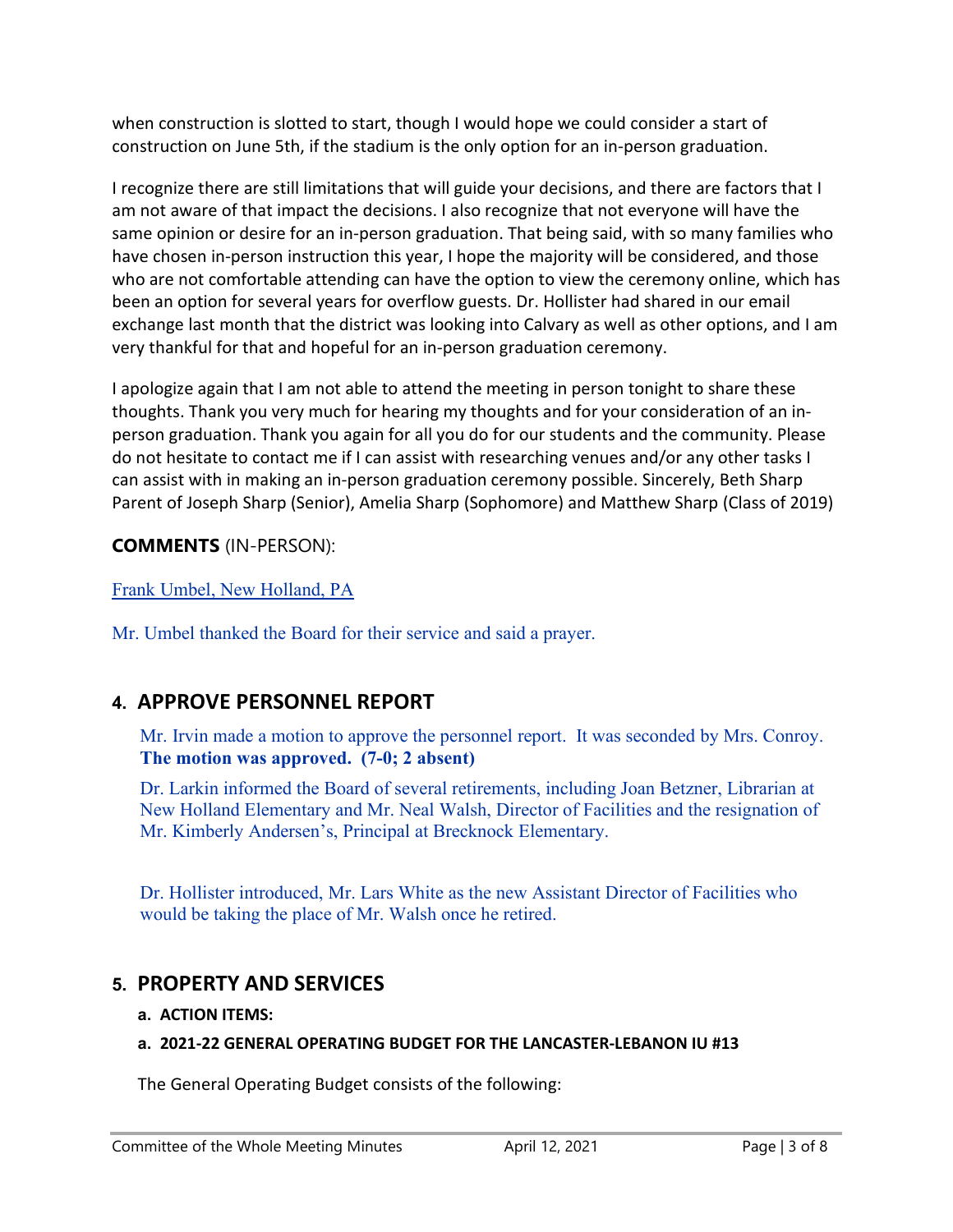- Core Program of Services:
	- o Increase of 1.18%
	- o There is no assessment to the local school districts (no membership fee)
- Instructional Media Services (IMS):
	- o Increase of 1.23%.
	- o Estimated cost for ELANCO \$37,777.43 (2020-21 \$37,681.25)

Mr. Ramsey presented to the Board the proposed IU13 General Operating Budget noting that there was slight increase of \$90 in the District's contribution to the Instructional Media Services Budget. He requested the Board to approve the Lancaster-Lebanon Intermediate Unit #13 General Operating Budget (GOB) Budget for 2021-2022 at the upcoming Board meeting.

#### **b. SALE OF PROPERTY (HOUSE LOCATED AT 1240 MAIN STREET, EAST EARL)**

Mr. Ramsey updated the Board on the property the District purchased behind Blue Ball Elementary school, indicating that the Administration was recommending the sale of the house on the land, funds from which would be placed in the capital reserve. He noted that he would bring the resolution to the next Board meeting for their approval.

#### **c. SYNTHETIC TURF AND TRACK AGREEMENT**

Mr. Ramsey presented the Board with the updated proposal for the turf field and track project. He noted an increase of \$89,123 from the original proposal presented in February. He reviewed each line item that contributed to the increase and noted that the total cost of the program remained under budget.

The Board and Administration discussed several of the line items of the turf field and track proposal and the Board requested additional information and alternatives to some of those items.

#### **b. INFORMATION ITEMS:**

#### **a. CHANGES TO OUTSIDE CONCESSIONS FOR 2021-22**

Mr. Ramsey informed the Board that the District would be returning the management of the concession stand back to the Booster Clubs with support from the District starting the 2021-2022 school year.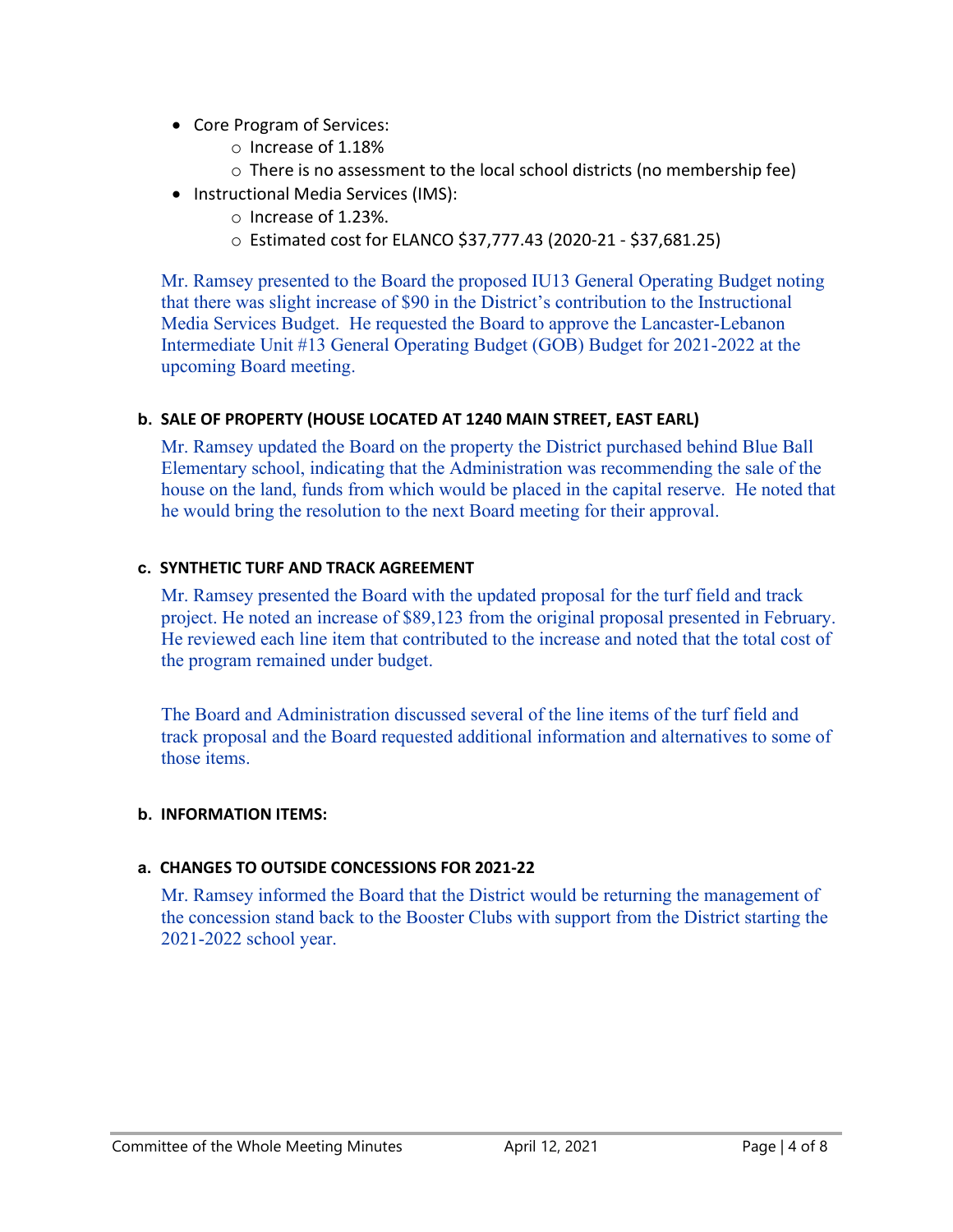# **6. PROGRAM**

#### **a. ACTION ITEMS:**

#### **a. ACTION ITEM - APPROVAL OF AFFIDAVITS OF GUARDIANSHIP**

Dr. Larkin requested the Board to approve Affidavits of Guardianship.

#### **b. APPROVAL OF EXPULSION WAIVER**

Dr. Larkin requested the Board to approve an Expulsion Hearing Waiver.

#### **c. SECOND AND FINAL READING OF POLICY 100 - STRATEGIC PLAN**

Dr. Larkin presented the Board with Board Policy 100 -Strategic Plan for its second and final reading and requested its approval at the upcoming Board meeting.

#### **d. SECOND AND FINAL READING OF POLICY 101 - MISSION STATEMENT AND CORE VALUES**

Dr. Larkin presented the Board with Board Policy 101-Mission Statement and Core Values for its second and final reading and requested its approval at the upcoming Board meeting.

#### **e. NEW COURSES 2021-2022 SCHOOL YEAR**

#### **Foreign Language Course**

*Exploratory Spanish and German GSMS* - In this course, learners are introduced to foreign language study and the two languages offered at the high school level. The course includes an introduction to the language and customs of Spanish and German-speaking countries. Language topics covered include the alphabet, numbers, introducing oneself, basic dialogues, and commonly used verbs. Cultural topics may include famous Spanish/German speakers, holidays and celebrations, regional foods, and basic geographical facts.

#### **Music Courses**

*Guitar/Ukulele Class GSMS* - In this entry-level music class, open to both 7th & 8th grade, learners will explore fundamental concepts of music as they apply to ukulele and guitar. These concepts include rhythm basics, reading treble clef notes, and understanding basic chord structure. The course will be divided into two sections: approximately three weeks on ukulele, then six weeks on guitar. Unlike a musical survey class, this course is performance focused. Learners will be expected to perform at least twice for the class, either in small groups or as a solo. One performance session will take place at the end of the ukulele section, and the second will be on guitar at the end of the quarter.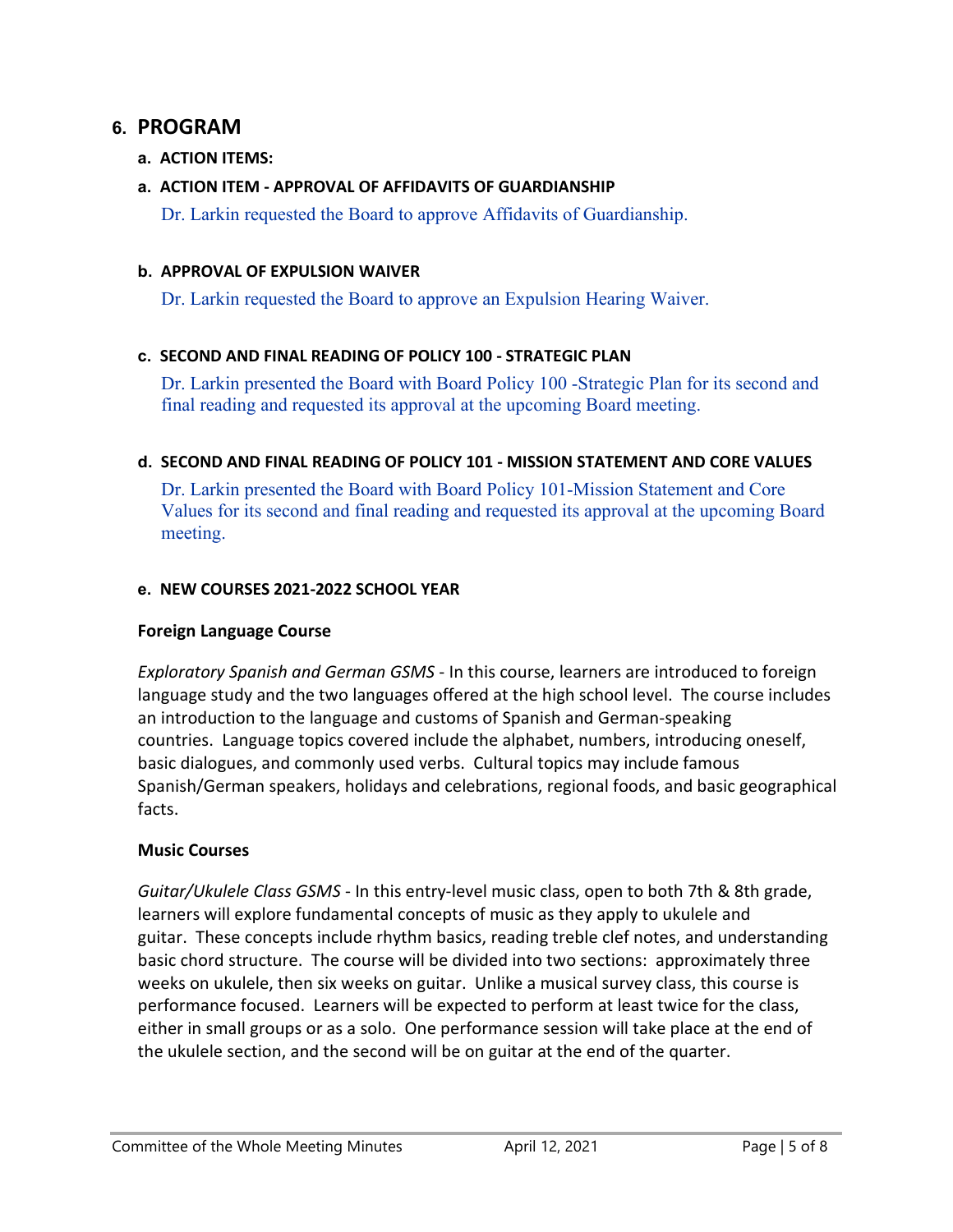*Music Production Class GSMS* - Music Production is an entry-level music class open to any 7th or 8th grade learner. In this class, the learners will cover basic music production concepts including digital audiot workstantion (DAW) essentials, music creation, and introductory recording and mixing techniques. As a non-prerequisite class, the learners will also explore career options in the field of music business and production by making assignments and projects relatable to real-world situations. By the end of this course, learners will understand the role of a music producer, be able to navigate basic funcitons of a DAW and demonstrate a proficiency in audition recording and editing.

*Advanced Music Production/Performance GSMS* - This is a second-tier music class in a line of humanities electives. In order to sign up for this course, learners must have already taken either Ukulele/Guitar or Basic Music Production. The goal of Advanced Production/Performance is to combine the two skillsets from the prerequisite classes to create collaborative-focused courses. Throughout the quarter, learners will engage in various projects that will draw on the knowledge and talents of performers and producers in the class. These projects will include song covers, finishing a song based on a premade template, and creating an original song from scratch.

Dr. Larkin presented the Board with four new electives for the 2021-2022 school year for Garden Spot Middle School for approval.

#### **b. INFORMATION ITEMS:**

#### **a. UPDATE ON SIGN LANGUAGE COURSE**

Dr. Larkin updated the Board on the request from a Middle School learner for a sign language course or club to be added to the District's curriculum. She indicated that due to certain constraints of offering it as a world language, the District was going to pursue having a Sign Language Club that would be open to both Middle School & High School learners. Dr. Larkin informed the Board that they were currently looking for teachers who were interested in getting their ASL Certification.

#### **b. PRESENTATION - GARDEN SPOT SECONDARY CAMPUS COMMON BELL SCHEDULE - DR. MATTHEW SANGER**

Dr. Larkin introduced Dr. Matthew Sanger, Principal at the Garden Spot Secondary Campus who presented the Board with the District's plan for a Common Bell Schedule for the Secondary Campus Grades 7-12 and the timeline for that change.

The Board and Administration discussed the pros and cons of the new proposed Common Bell Schedule.

Dr. Larkin thanked Dr. Sanger for his presentation.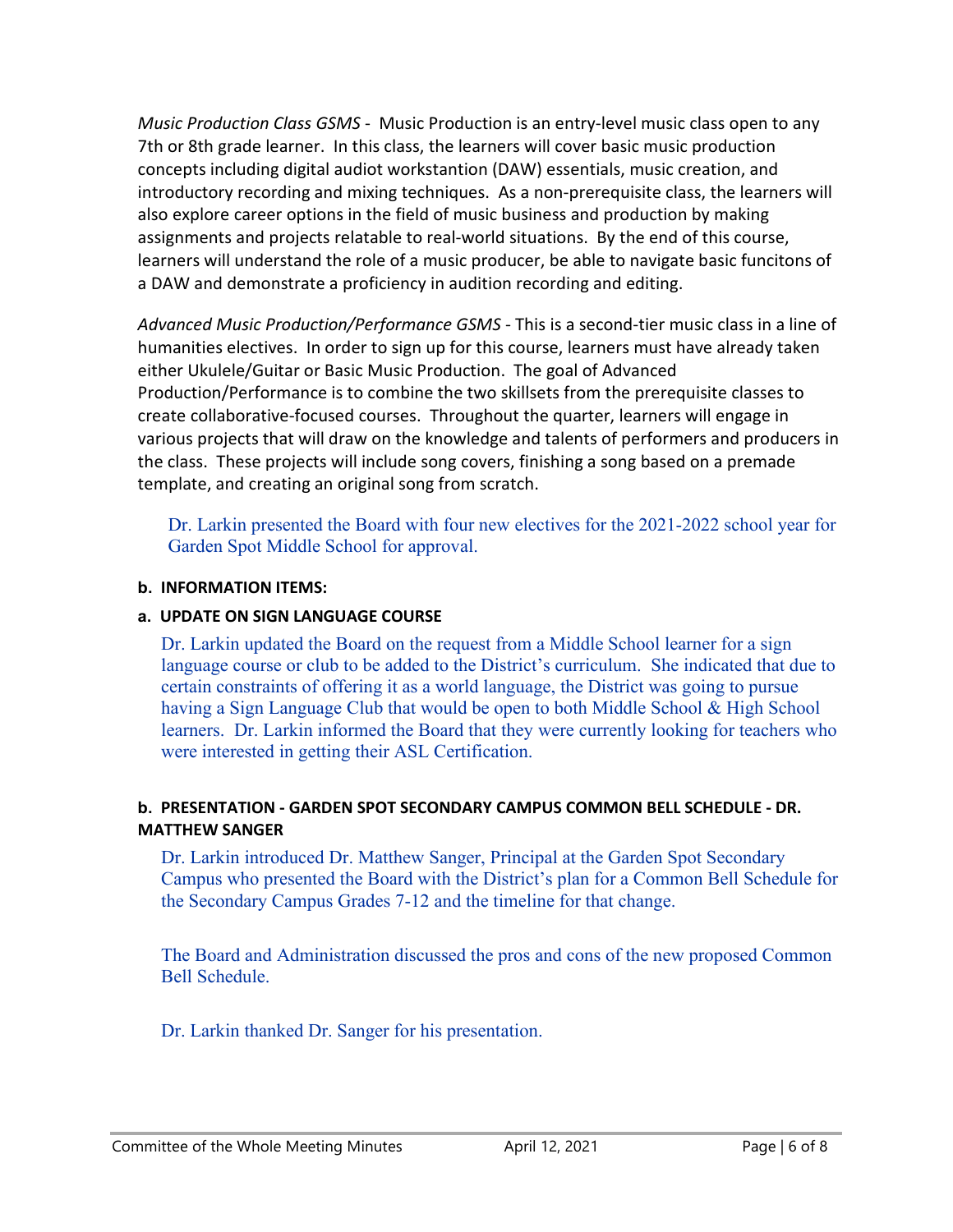# **7. MANAGEMENT**

- **a. ACTION ITEMS: NONE**
- **b. INFORMATION ITEMS:**

#### **a. NEED FOR AN MOA WITH ASSOCIATION LEADERSHIP FOR MASTER SCHEDULE CHANGE AT THE SECONDARY CAMPUS.**

Dr. Hollister informed the Board that in order for the District to proceed with the change to the Common Bell Schedule, a Memorandum of Understanding with the Teacher Association would need to be drafted due to changes in the teachers' preparatory time.

#### **b. LANCASTER LEBANON IU13 BOARD REPRESENTATIVE NOMINATION**

Dr. Hollister formally requested Mr. Irvin to continue to sit on the Lancaster-Lebanon IU13 Board as the representative for Eastern Lancaster County School District. Mr. Irvin agreed, and Dr. Hollister informed the Board they would approve his nomination at the upcoming Board meeting.

Dr. Hollister presented the Board with several options for Graduation indicating that the District was not committing to any of the options at that time.

The Board and Administration discussed the various options for having an in-person Graduation.

Dr. Hollister informed the Board that the District had conducted interviews to replace Mr. Steve Good as Assistant Principal at the High School. He also informed them that they were reviewing applications for the replacement for Mrs. Kimberly Andersen.

Dr. Hollister informed the Board that the FFA would be presenting to the Board at the upcoming Board Meeting.

The Board and Administration discussed testing for incoming Kindergarten learners.

The Board and Administration discussed the District's procedures for shifting to remote learning.